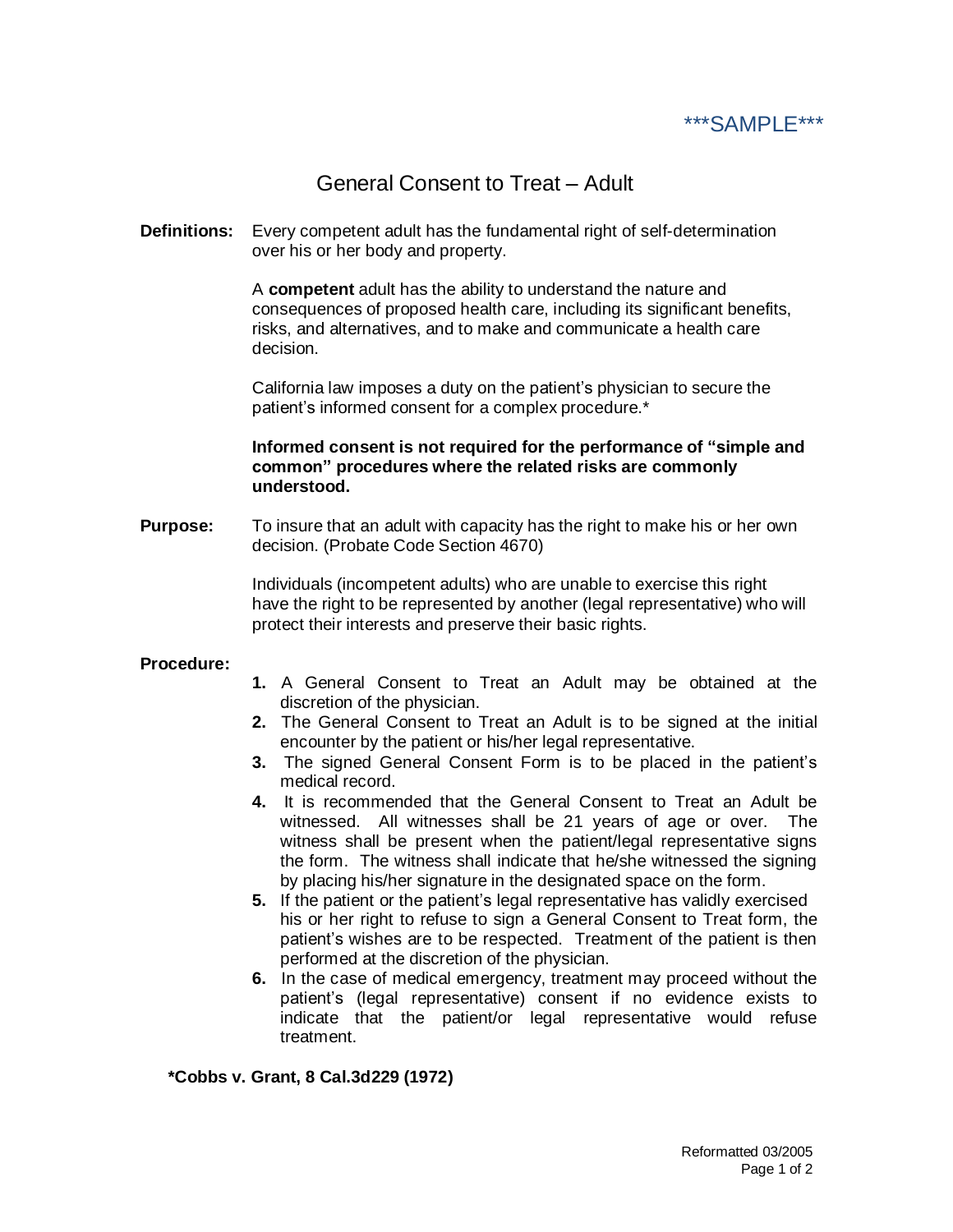| Physician Name: |  |  |
|-----------------|--|--|
| Address:        |  |  |
| Phone:          |  |  |

## General Consent to Treat – Adult

I authorize the above stated physician, his associates, assistants, and other qualified medical personnel of his/her choice to treat me and to recommend and/or order laboratory tests or other specialized tests as indicated for diagnosis for my medical condition.

Signed:

Patient's Signature **Date** 

Witnessed:

Name Date

Patient Name:

Date of Birth: